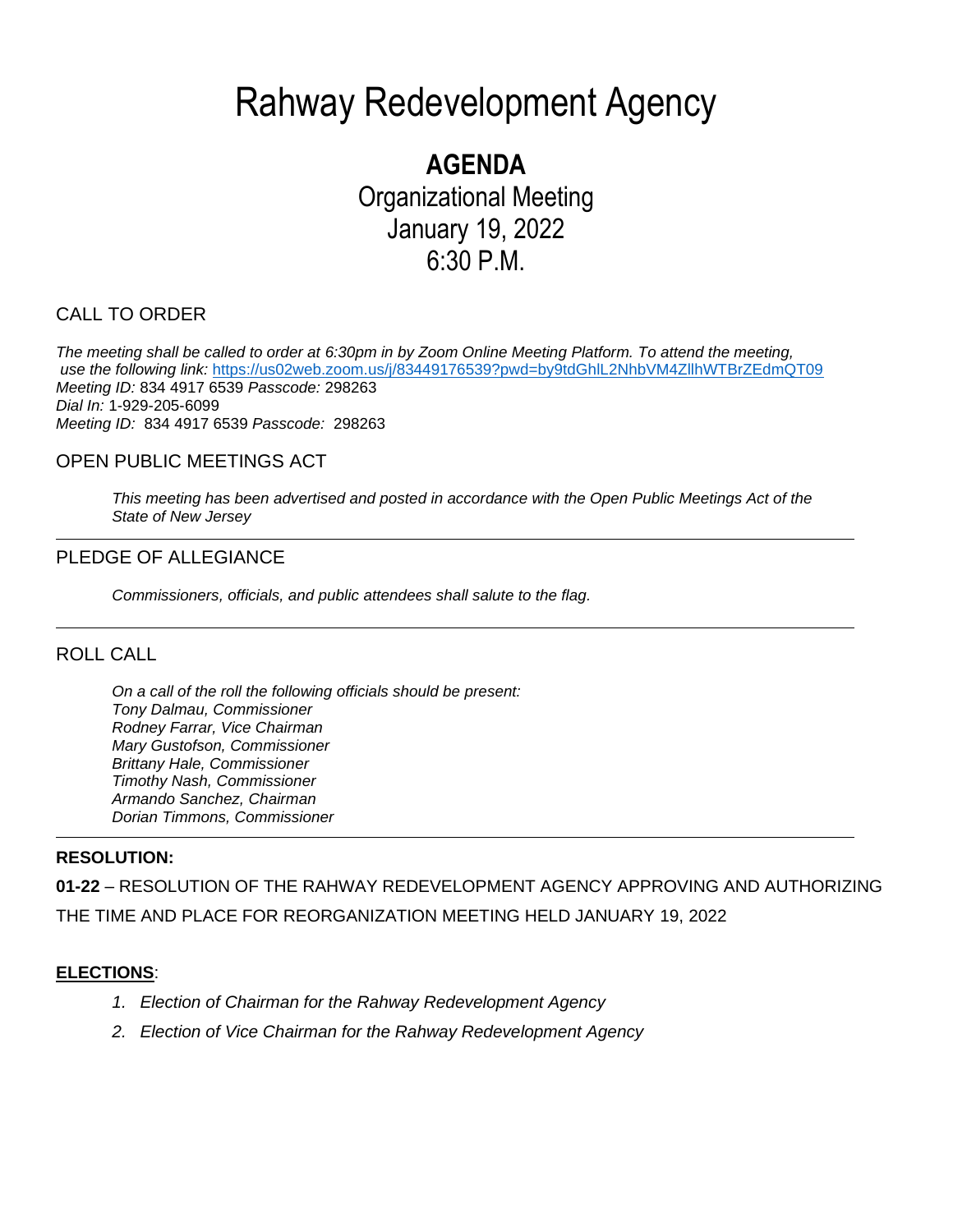#### **APPROVAL OF MINUTES**:

The minutes of the following meetings shall be moved, seconded, and then adopted by roll call vote: December 8, 2021 Regular meeting.

#### **COMMENTS FROM THE PUBLIC**:

Any member of the public who wishes to provide comments shall do at this time (two-minute max. per person).

#### **RESOLUTIONS:**

**02-22** – RESOLUTION APPOINTING SECRETARY OF RAHWAY REDEVELOPMENT AGENCY

**03-22** – RESOLUTION APPROVING AND AUTHORIZING THE TIME AND PLACE OF REGULAR MEETINGS FOR FEBRUARY 2022 THROUGH DECEMBER 2022

**04-22** – RESOLUTION AUTHORIZING LEGAL DEPOSITORIES FOR PUBLIC MONIES

**05-22** – RESOLUTION AUTHORIZING CASH MANAGEMENT PLAN

**06-22** – RESOLUTION AUTHORIZING LEGAL NEWSPAPERS

**07-22** – RESOLUTION APPROVING A PROFESSIONAL SERVICES CONTRACT TO RAINONE COUGHLIN MICHELLO TO PROVIDE LEGAL SERVICES FOR RAHWAY REDEVELOPMENT AGENCY

**08-22** – RESOLUTION APPROVING A PROFESSIONAL SERVICES CONTRACT TO T&M ASSOCIATES FOR ENVIRONMENTAL SERVICES FOR RAHWAY REDEVELOPMENT AGENCY

**09-22** – RESOLUTION APPROVING A PROFESSIONAL SERVICES CONTRACT TO HEYER GRUEL & ASSOCIATES FOR PROFESSIONAL PLANNING SERVICES FOR RAHWAY REDEVELOPMENT AGENCY

**10-22** – RESOLUTION APPROVING A PROFESSIONAL SERVICES CONTRACT TO COLLIERS ENGINEERING & DESIGN, INC. TO PROVIDE GENERAL ENGINEERING SERVICES FOR RAHWAY REDEVELOPMENT AGENCY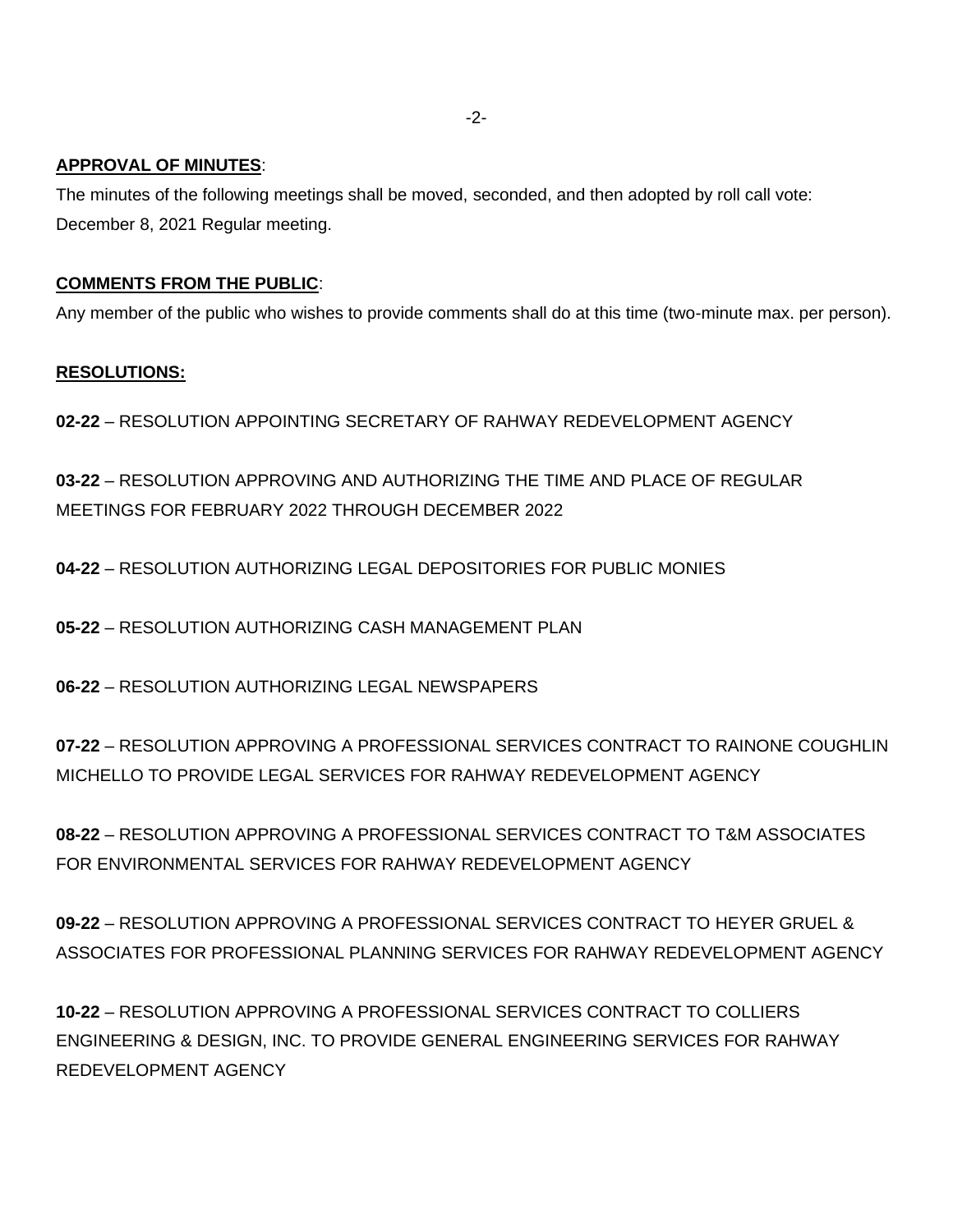**11-22** – RESOLUTION APPROVING A PROFESSIONAL SERVICES CONTRACT LERCH, VINCI & HIGGINS, LLP AS AUDITOR/FINANCIAL ADVISOR FOR RAHWAY REDEVELOPMENT AGENCY

**12-22** – RESOLUTION APPROVING A PROFESSIONAL SERVICES CONTRACT TO NW FINANCIAL GROUP, LLC TO PROVIDE FINANCIAL ADVISORY SERVICES FOR RAHWAY REDEVELOPMENT **AGENCY** 

**13-22** – RESOLUTION APPROVING TWO FIRMS TO PROVIDE BOND COUNSEL SERVICES AS NEEDED FOR RAHWAY REDEVELOPMENT AGENCY

**14-22** – RESOLUTION APPROVING MCMANIMON SCOTLAND & BAUMANN, LLC PROVIDE LEGAL SERVICES AS NEEDED IN THE EVENT OF CONFLICTS OF INTEREST AND/OR SPECIAL LITIGATION MATTERS FOR RAHWAY REDEVELOPMENT AGENCY

**15-22** – RESOLUTION APPROVING A SERVICES CONTRACT TO LANDOLFI & ASSOCIATES GOVERNMENT SOLUTIONS CORPORATION FOR CONSULTANT SERVICES FOR RAHWAY REDEVELOPMENT AGENCY

**16-22** – RESOLUTION OF THE BOARD OF COMMISSIONERS OF RAHWAY REDEVELOPMENT AGENCY APPROVING A TEMPORARY BUDGET

**NEW BUSINESS**: No new business.

**TREASURER'S REPORT**: Frank Ruggiero, Treasurer, will update commissioners on the November Treasurer's report.

**ENGINEERING REPORT**: Jackie Dirmann of Colliers Engineering and Design, will present her verbal report.

**EXECUTIVE DIRECTOR'S REPORT**: Robert Landolfi will present a verbal report.

#### **COMMISSIONER'S COMMENTS**:

Any Commissioner who wishes to provide comments shall do at this time.